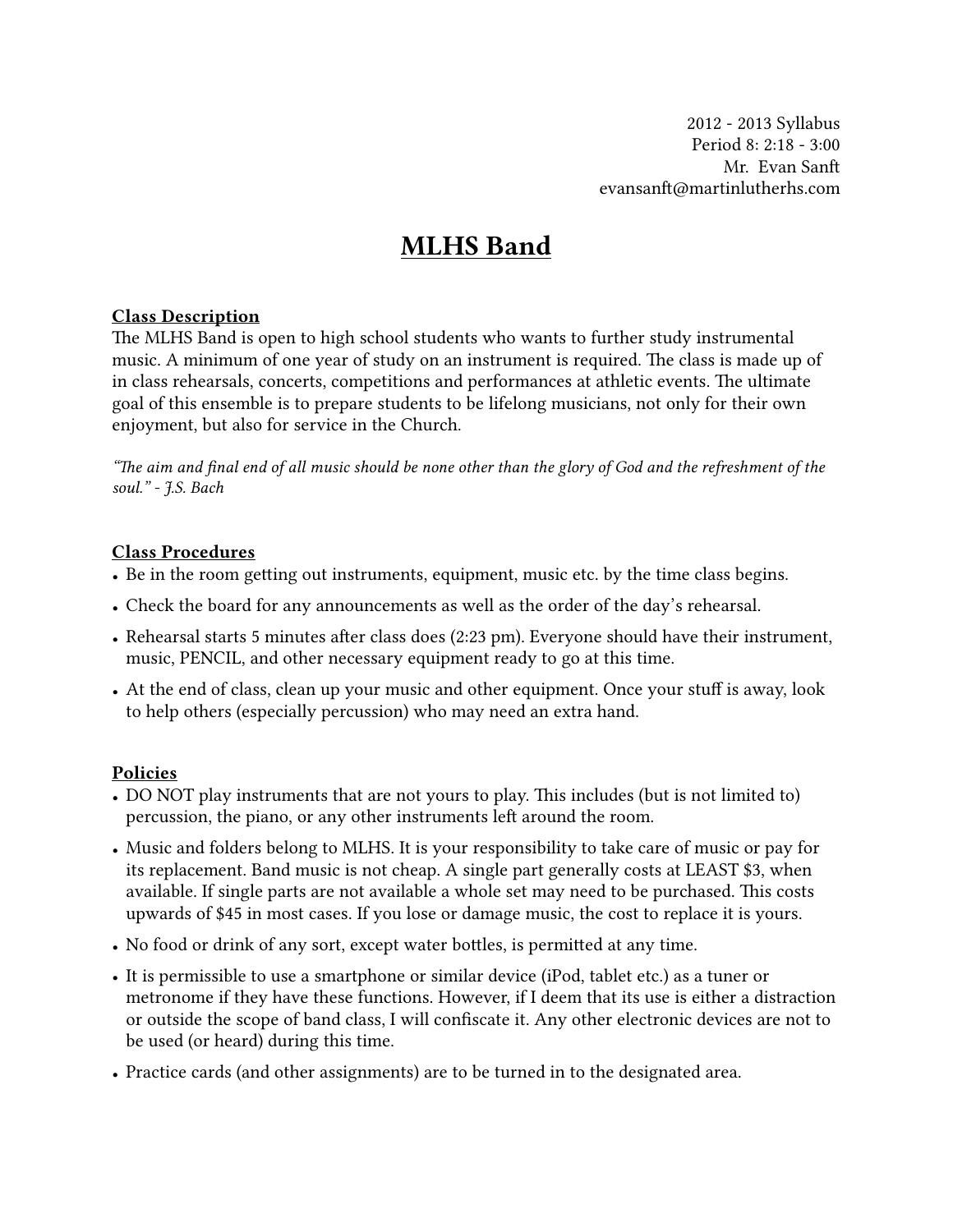#### **Consequences**

 1st offense: Verbal Warning 2nd offense: Deduction in Behavior grade Further offenses will result in additional deductions as well as referral to school disciplinary procedures.

## Required Materials

Instrument, Band Folder, Music, PENCIL

### Grading Scale and Weights

Behavior / Attitude / Materials / in class Sectional work – 30% Performance/Participation – 50% Excused Absences = Parent/Guardian note/email 4 weeks in advance = Phone call of emergency sickness/family issue (Mr. S - Cell: 507.407.0210)

Practice Cards: 90 mins/wk. – 20% Practice cards are due weekly.

## Extra Credit Opportunities:

Points can be earned for:

- \* Concert/musical attendance outside of school event (turn in program  $w\$  PC: 30 mins).
- \* Participation in church instrumental ensemble (bells, brass group, accompanying up to 30 mins/ week on practice cards)
- \* Private lessons on primary instrument (30 mins/lesson on practice card)
- \* Practicing on a secondary instrument on which you are taking lessons (up to 30 mins/wk)
- \* Participation in solo/small ensemble contest (substitutes for two practice cards)

### Performance Schedule

Thursday, Oct. 4 - Volleyball Pep Band Saturday, Dec. 15 - Christmas Concert @ Fairmont Opera House Thursday, Mar. 14 - Solo & Small Ensemble Contest @ MSU Tuesday, Mar 26 - Sacred Concert Saturday, May 18 - Pops Concert

Other performances such as Church Services, Pep Band games and other functions may be added as the year goes. Notice will be given well in advance of any added performances. Penalties for absences of added performances will be given consideration based on how far in advance notice is given.